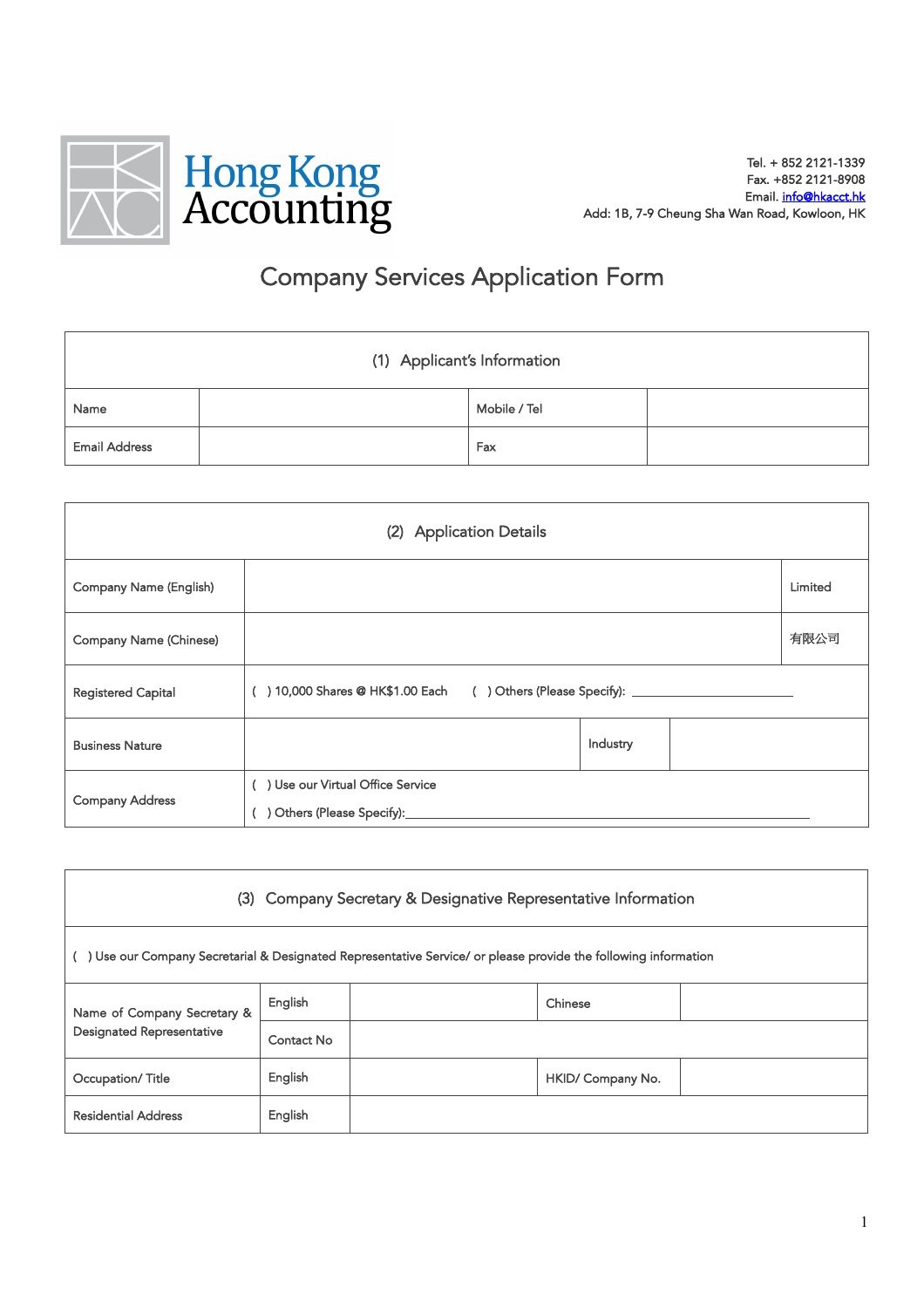|                            |                                                              |  | (4) Information of Shareholder(s), Director(s) & Beneficial Owner(s) |                        |                                               |                                                  |
|----------------------------|--------------------------------------------------------------|--|----------------------------------------------------------------------|------------------------|-----------------------------------------------|--------------------------------------------------|
| Applicant 1                | ) Significant Controller<br>) Shareholder<br>) Director<br>€ |  |                                                                      |                        |                                               | ) Beneficiary Owner                              |
|                            | English                                                      |  |                                                                      |                        |                                               |                                                  |
| Applicant Name             | Chinese                                                      |  |                                                                      |                        |                                               |                                                  |
| Occupation                 | English                                                      |  |                                                                      | No of shares           |                                               |                                                  |
| HKID No./Passport No.      |                                                              |  |                                                                      | <b>Issuing Country</b> |                                               |                                                  |
| <b>Residential Address</b> | English                                                      |  |                                                                      |                        |                                               |                                                  |
|                            |                                                              |  |                                                                      |                        |                                               |                                                  |
| ا مسمعا سما                | $\sqrt{2}$ Chambellan                                        |  | <i>I</i> Notes about                                                 |                        | $\mathcal{U}$ . A Claim theories Construction | $I \rightarrow D$ and $E$ along $O$ and $\alpha$ |

| Applicant 2                | ) Shareholder | ) Director | ) Significant Controller | <b>Beneficiary Owner</b> |
|----------------------------|---------------|------------|--------------------------|--------------------------|
|                            | English       |            |                          |                          |
| Applicant Name             | Chinese       |            |                          |                          |
| Occupation                 | English       |            | No of shares             |                          |
| HKID No./Passport No.      |               |            | <b>Issuing Country</b>   |                          |
| <b>Residential Address</b> | English       |            |                          |                          |

| Applicant 3                | ) Shareholder | ) Director | ) Significant Controller | <b>Beneficiary Owner</b> |
|----------------------------|---------------|------------|--------------------------|--------------------------|
|                            | English       |            |                          |                          |
| Applicant Name             | Chinese       |            |                          |                          |
| Occupation                 | English       |            | No of shares             |                          |
| HKID No./Passport No.      |               |            | <b>Issuing Country</b>   |                          |
| <b>Residential Address</b> | English       |            |                          |                          |

*\* For each applicant, please provide (1) Certified/Notarized Copy of HKID or Passport, and (2) proof of residential address document such as utility bill or bank statement for verification purpose.*